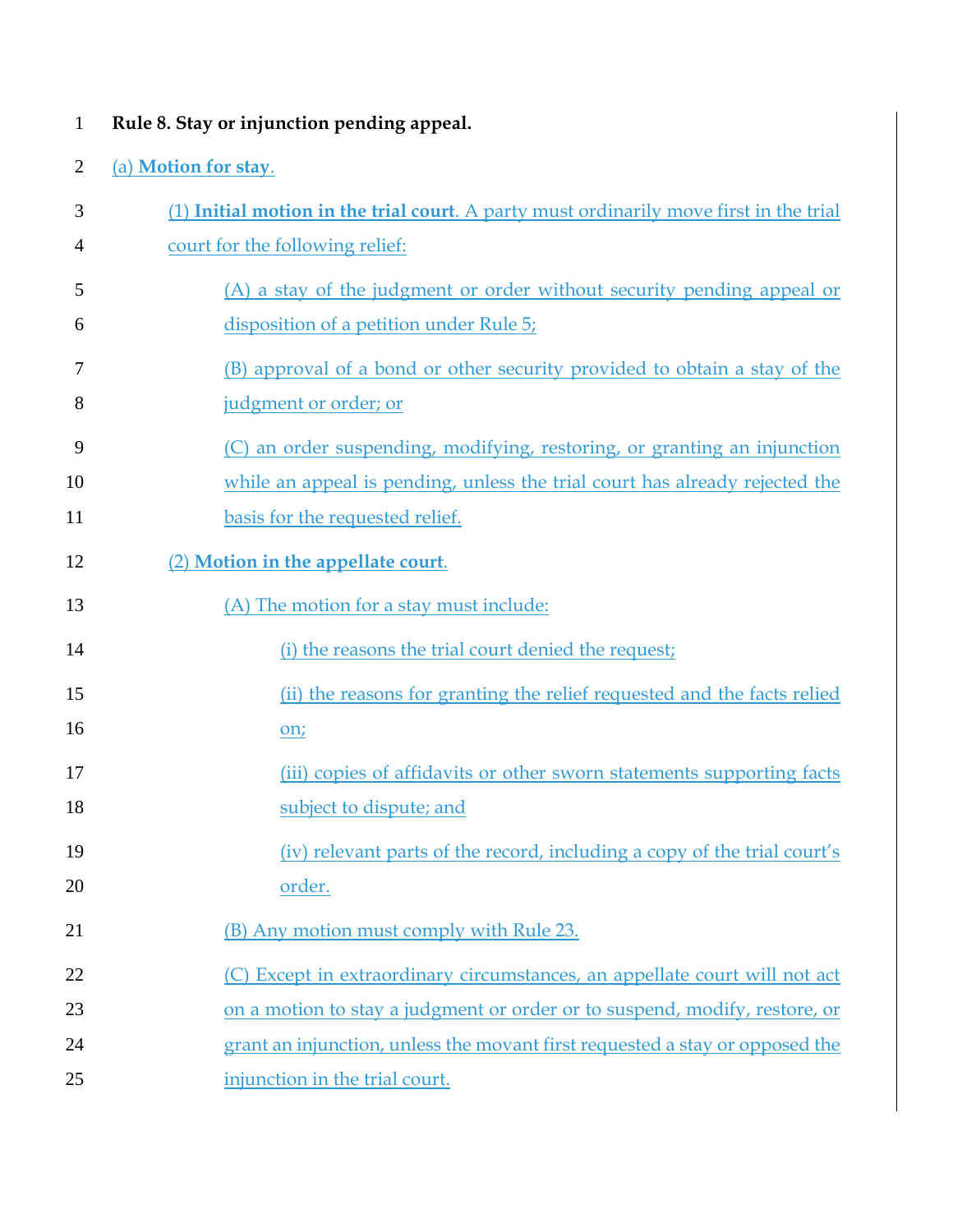(c)(3) **Stays in criminal cases**. Stays pending appeal in criminal cases in which the 27 defendant has been sentenced are governed by Utah Code Ann. Ssection 77-20-10 28 and Rule 27, of the Utah. Rules. of Criminal. Procedure. Stays in other criminal cases are governed by this rule.

 (a) **Stay must ordinarily be sought in the first instance in trial court; motion for stay in appellate court**. Application for a stay of the judgment or order of a trial court pending appeal, or disposition of a petition under Rule 5, or for approval of a supersedeas bond, 33 or for an order suspending, modifying, restoring, or granting an injunction during the pendency of an appeal must ordinarily be made in the first instance in the trial court. A motion for such relief may be made to the appellate court, but the motion shall show that application to the trial court for the relief sought is not practicable, or that the trial court has denied an application, or has failed to afford the relief which the applicant requested, with the reasons given by the trial court for its action. The motion shall also show the reasons for the relief requested and the facts relied upon, and if the facts are subject to 40 dispute, the motion shall be supported by affidavits or other sworn statements or copies 41 thereof. With the motion shall be filed such parts of the record as are relevant, including 42 a copy of the order sought to be stayed. Any motion for stay shall be filed under rule 23. (b) **Bond requirement.**

 (1) **Stay ordinarily conditioned upon giving a bond**. For requests for relief to which Rule 62(d) of the Utah Rules of Civil Procedure applied in the trial court, relief available pending appeal will be conditioned upon giving a bond or other appropriate security in the trial court, unless there is no reasonable means of quantifying the security in monetary or other terms and the conditions of paragraph (b)(2) are met.

 (2) **Stay in cases not conditioned on giving a bond**. Ordinarily a stay without a bond or other security will not be granted unless the movant demonstrates a likelihood of success on the merits or the case presents serious issues on the merits warranting appellate review and the appellant demonstrates: